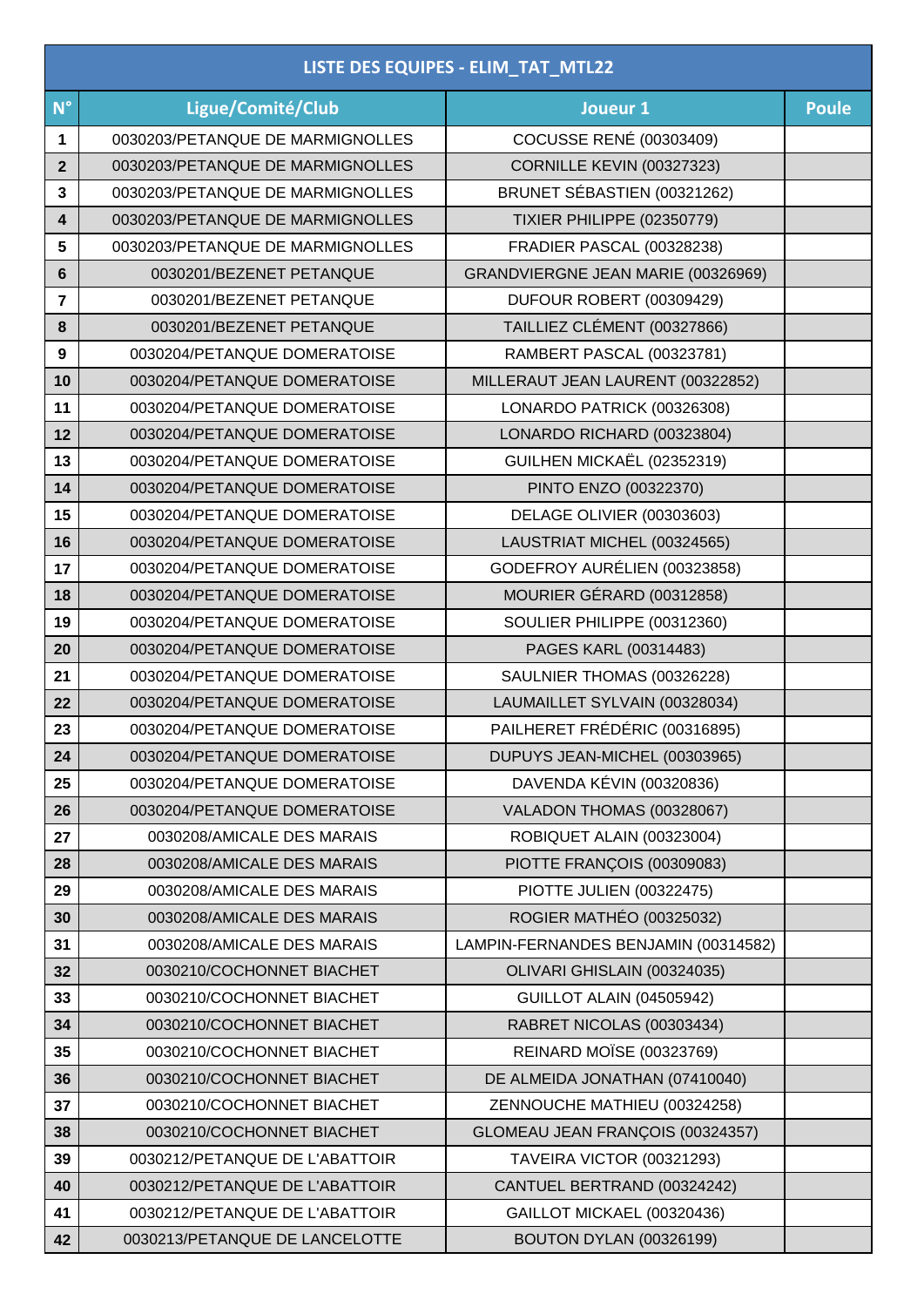| 43 | 0030213/PETANQUE DE LANCELOTTE         | BOUTON JEAN FRANÇOIS (00326202)  |  |
|----|----------------------------------------|----------------------------------|--|
| 44 | 0030213/PETANQUE DE LANCELOTTE         | <b>BAUDOIN JOËL (00323783)</b>   |  |
| 45 | 0030215/MALICORNE PETANQUE             | BOIJOU STÉPHANE (00327388)       |  |
| 46 | 0030216/ARPHEUILLES ST PRIEST PETANQUE | DAVENDA MANUEL (00320900)        |  |
| 47 | 0030216/ARPHEUILLES ST PRIEST PETANQUE | RODIER TONY (00327213)           |  |
| 48 | 0030216/ARPHEUILLES ST PRIEST PETANQUE | WINTERSTEIN MAÏKI (00327214)     |  |
| 49 | 0030216/ARPHEUILLES ST PRIEST PETANQUE | REYNARD JORDAN (00328220)        |  |
| 50 | 0030216/ARPHEUILLES ST PRIEST PETANQUE | <b>MIKRUT FABIEN (00327534)</b>  |  |
| 51 | 0030216/ARPHEUILLES ST PRIEST PETANQUE | LAMISE JEAN CLAUDE (00327606)    |  |
| 52 | 0030216/ARPHEUILLES ST PRIEST PETANQUE | OLIVIER CLAUDE (00326241)        |  |
| 53 | 0030216/ARPHEUILLES ST PRIEST PETANQUE | REINARD ETHAN (00326916)         |  |
| 54 | 0030219/CLUB SPORTIF COSNOIS           | HOMBREUX RAPHAËL (00313508)      |  |
| 55 | 0030219/CLUB SPORTIF COSNOIS           | LANIER JOËL (00323457)           |  |
| 56 | 0030219/CLUB SPORTIF COSNOIS           | ROUSTANT PATRICK (00326288)      |  |
| 57 | 0030219/CLUB SPORTIF COSNOIS           | FABBRINI PHILIPPE (00324678)     |  |
| 58 | 0030219/CLUB SPORTIF COSNOIS           | GLOAGUEN DIDIER (00326856)       |  |
| 59 | 0030219/CLUB SPORTIF COSNOIS           | <b>SCHATZ KURT (00327981)</b>    |  |
| 60 | 0030219/CLUB SPORTIF COSNOIS           | NEURY SÉBASTIEN (00326123)       |  |
| 61 | 0030219/CLUB SPORTIF COSNOIS           | JOLIVET GAËTAN (00317547)        |  |
| 62 | 0030219/CLUB SPORTIF COSNOIS           | WILLAISME JEAN PIERRE (00321553) |  |
| 63 | 0030219/CLUB SPORTIF COSNOIS           | <b>JOLIVET GILLES (00304483)</b> |  |
| 64 | 0030220/PETANQUE CHAMBLETOISE          | LASCOUX GUILLAUME (00325294)     |  |
| 65 | 0030220/PETANQUE CHAMBLETOISE          | AMIOT EDDY (00323410)            |  |
| 66 | 0030220/PETANQUE CHAMBLETOISE          | LANSRAUX OLIVIER (00324371)      |  |
| 67 | 0030220/PETANQUE CHAMBLETOISE          | COUTURIER LOÏC (00328144)        |  |
| 68 | 0030220/PETANQUE CHAMBLETOISE          | MARRONNIER YOAN (00326966)       |  |
| 69 | 0030220/PETANQUE CHAMBLETOISE          | FERREIRA FERNANDO (00327799)     |  |
| 70 | 0030220/PETANQUE CHAMBLETOISE          | FERREIRA JEREMY (00327313)       |  |
| 71 | 0030220/PETANQUE CHAMBLETOISE          | WINTERSTEIN LOGAN (00327032)     |  |
| 72 | 0030223/NERIS PETANQUE                 | DANIEL DORIAN (00323835)         |  |
| 73 | 0030223/NERIS PETANQUE                 | CHAUMETON ADRIEN (00326466)      |  |
| 74 | 0030223/NERIS PETANQUE                 | PEPE STÉPHANE (00302937)         |  |
| 75 | 0030227/COMMENTRY PETANQUE             | DESCHERY DIDIER (00305053)       |  |
| 76 | 0030227/COMMENTRY PETANQUE             | VAUKAIRE JEAN MICHEL (00326547)  |  |
| 77 | 0030227/COMMENTRY PETANQUE             | JABEAUDON MICHAËL (00327987)     |  |
| 78 | 0030227/COMMENTRY PETANQUE             | JAMMET JEAN MARIE (00327067)     |  |
| 79 | 0030227/COMMENTRY PETANQUE             | <b>TITUS YANN (00327790)</b>     |  |
| 80 | 0030227/COMMENTRY PETANQUE             | <b>JOVIN HERVÉ (00321993)</b>    |  |
| 81 | 0030227/COMMENTRY PETANQUE             | CHAPY PATRICK (00323034)         |  |
| 82 | 0030228/SAINT VICTOR PETANQUE          | DA SILVA JEAN (00304007)         |  |
| 83 | 0030228/SAINT VICTOR PETANQUE          | ROSA ALAIN (00305037)            |  |
| 84 | 0030228/SAINT VICTOR PETANQUE          | DIAS JOAQUIM (00325730)          |  |
| 85 | 0030228/SAINT VICTOR PETANQUE          | TOUBIO VALENTIN (00319596)       |  |
| 86 | 0030228/SAINT VICTOR PETANQUE          | LUCAS PHILIPPE (00322351)        |  |
| 87 | 0030231/ECM PETANQUE                   | <b>GANTEILLE JEAN (00325752)</b> |  |